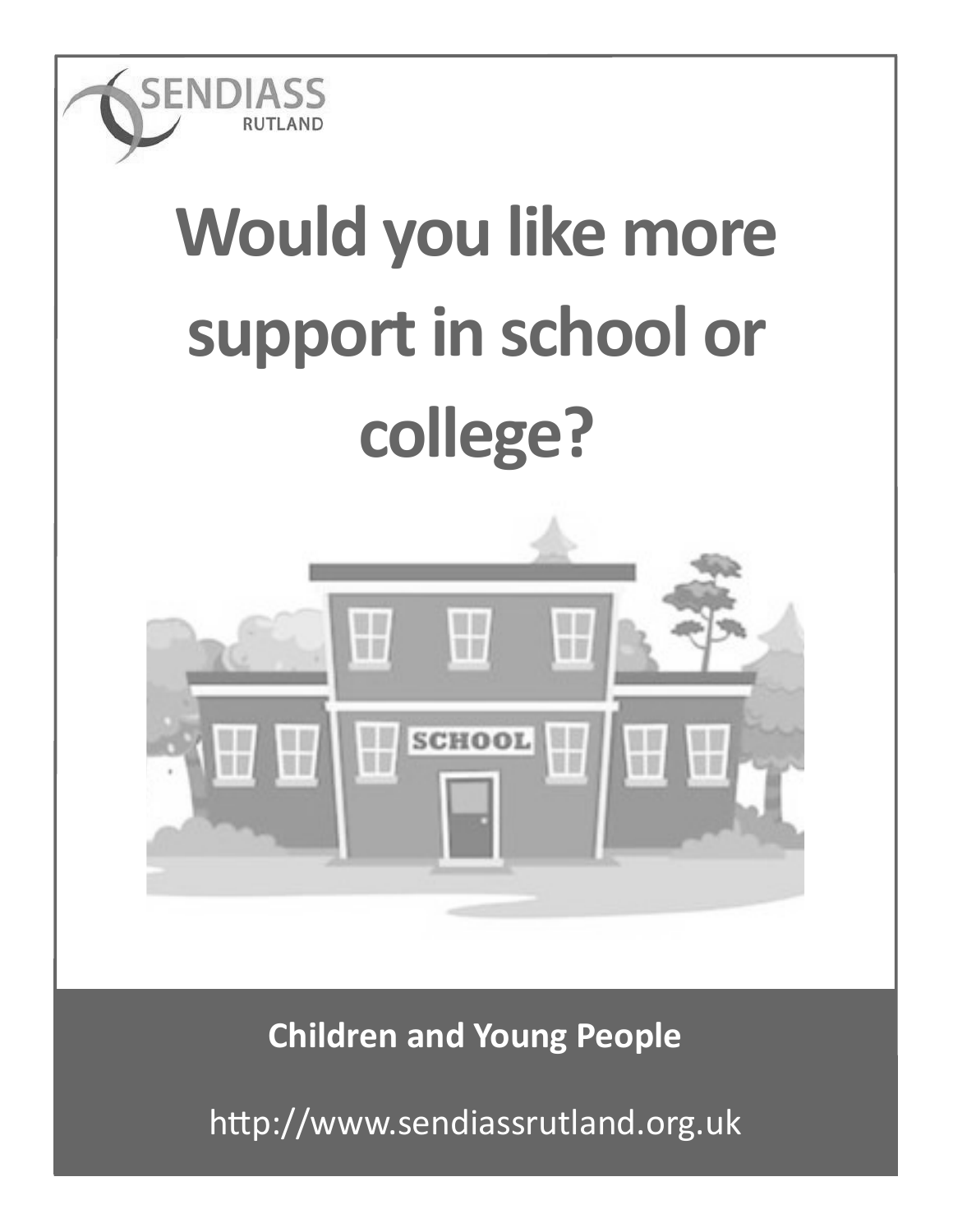| <b>SENDIASS Rutland: Children and Young People</b> | Page 1                                                                                                                                                  |
|----------------------------------------------------|---------------------------------------------------------------------------------------------------------------------------------------------------------|
|                                                    | Where can I get more support at<br>school or college?<br>The school or college SENCO can<br>help if you need support                                    |
| om un                                              | You may get an Education Health<br>and Care plan if you have had an<br><b>Education Health and Care needs</b><br>assessment.                            |
| 000                                                | The plan uses information from your<br>EHC Needs Assessment to say what<br>you want to achieve and what<br>support must be put in place to<br>help you. |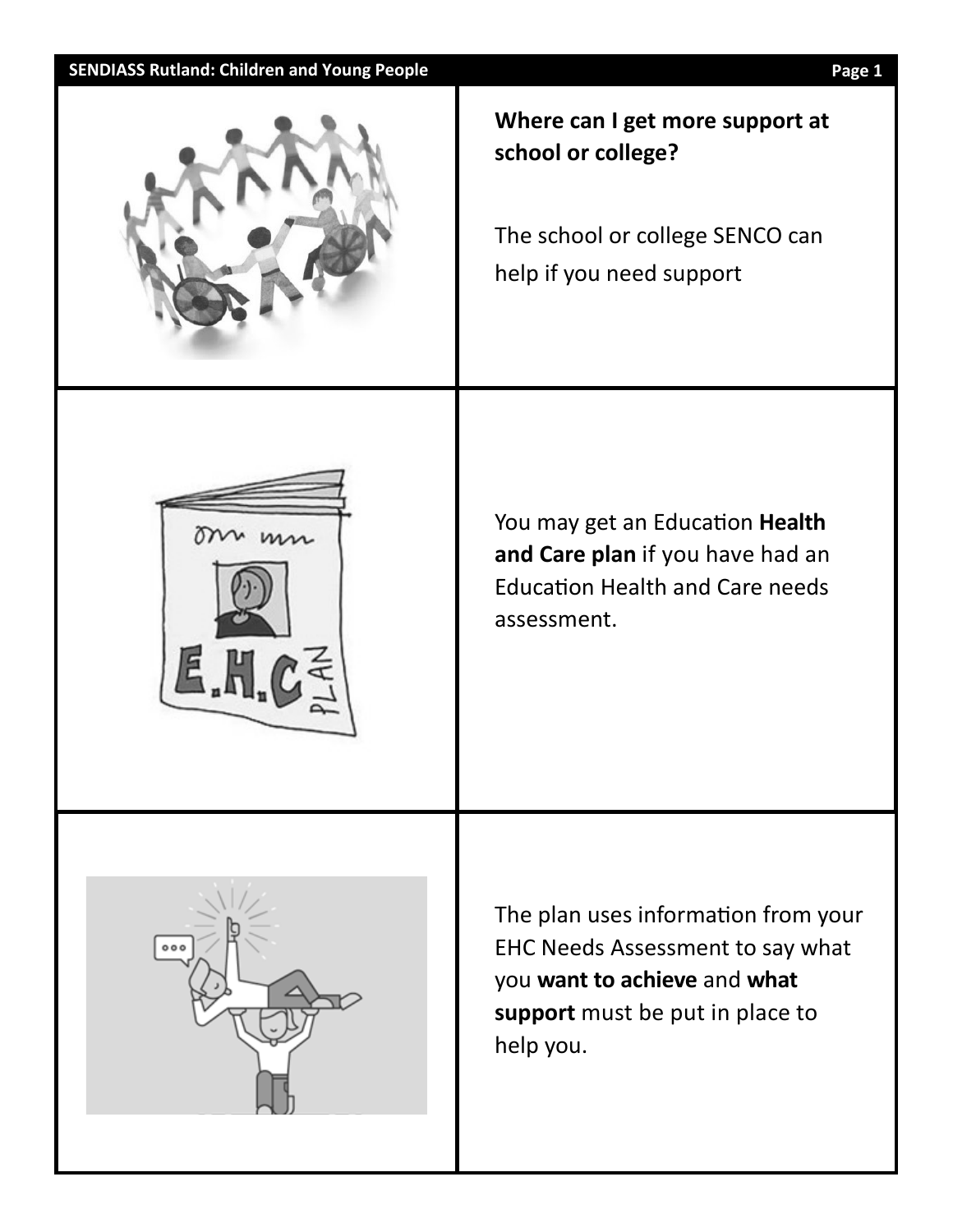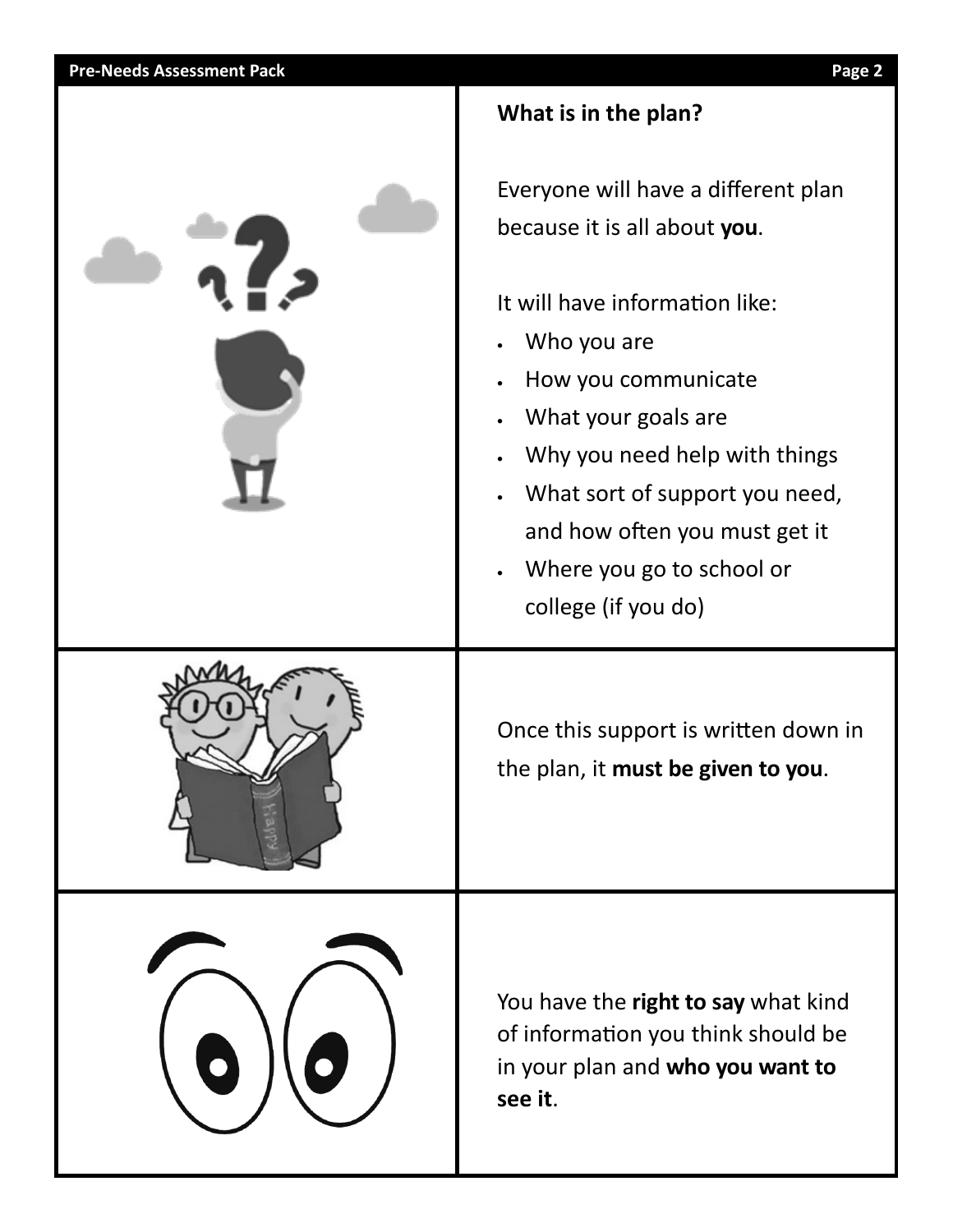